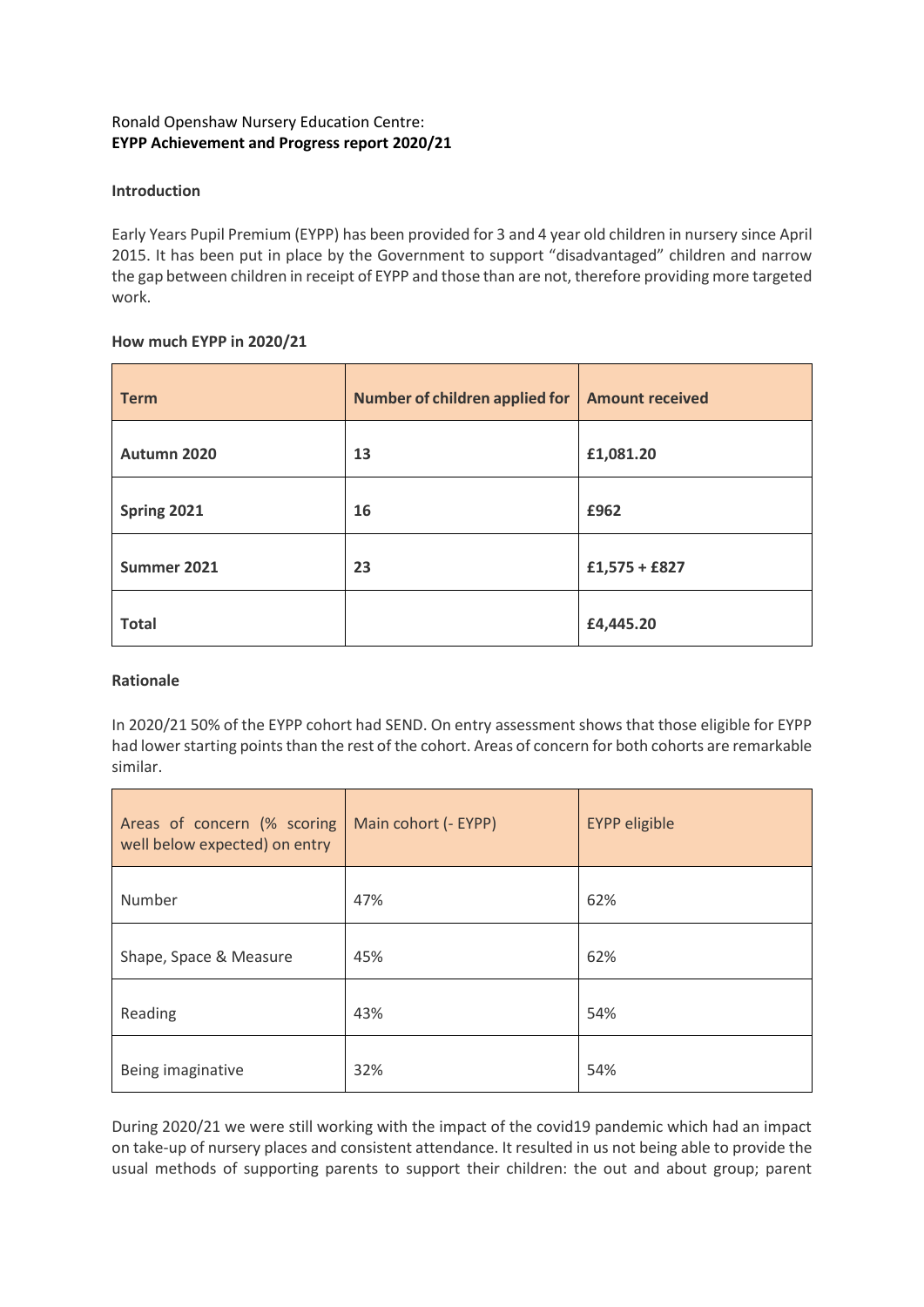workshops and off-site educational visits. However, we targeted the additional funding to ensure we were able to offer a safe environment for those children wishing to attend and an on-line opportunity for those choosing to stay safe at home. Of course, all the children were able to benefit from this but in a n unusual year, and with no additional funding from the government to address our needs despite insisting early years' provision remained open at all times, this seemed the best course of action to ensure the EYPP children remained supported.

- 1. Working in 'bubbles' meant we paused free-flow indoors and replicated the stimulating and challenging curriculum offer in each classroom to ensure all children could access all areas. This necessitated the purchase of additional equipment and furniture and a focus on maths and reading was quickly established for all children. The EYPP fund contributed to £13,657 spent on community Playthings furniture and equipment.
- 2. As we could not take the children off-site we began an in-house gardening club focused solely on the EYPP eligible children. As the garden was the only free flow area it meant that staff could focus on these children as a collective.
- 3. We invested in staff training to ensure we had an effective system for home learning (its learning) so that no child would be disadvantaged if they were at home. The EYPP fund contributed to the £649 cost for this. For targeted children this was supplemented by home learning packs, delivered to their door, and interactive Zoom sessions with key workers.
- 4. Staff ensured the dialogue between home and school was kept open by frequent phone calls, Special Week meetings via Zoom in addition to daily contact for those attending regularly.

### **What difference will it make?**

EYPP children will:

- have consistent access to all areas of the EYFS at nursery
- receive small group input through the Gardening Club
- have access to home learning if they are self-isolating/ staying safe at home
- have progress and achievement recorded wherever they are learning (home or nursery)

### **How will we monitor this?**

All children are observed regularly but each term there is a 'focus' week for each child when all staff make observations. Following this week the parents meet with the key worker to discuss progress and set further targets. Key Workers make assessments on children, based on these observations, on entry and then every term until exit. Class teams moderate these to support accuracy.

If children are at home staff will engage parents with on line learning, Zoom sessions and phone calls to ensure children continue to make progress.

At the termly provision mapping meeting staff discuss inclusion in groups to ensure relevance and appropriateness.

### **What we need to do to support this programme**

• Duplicate furniture and equipment for each working 'bubble'